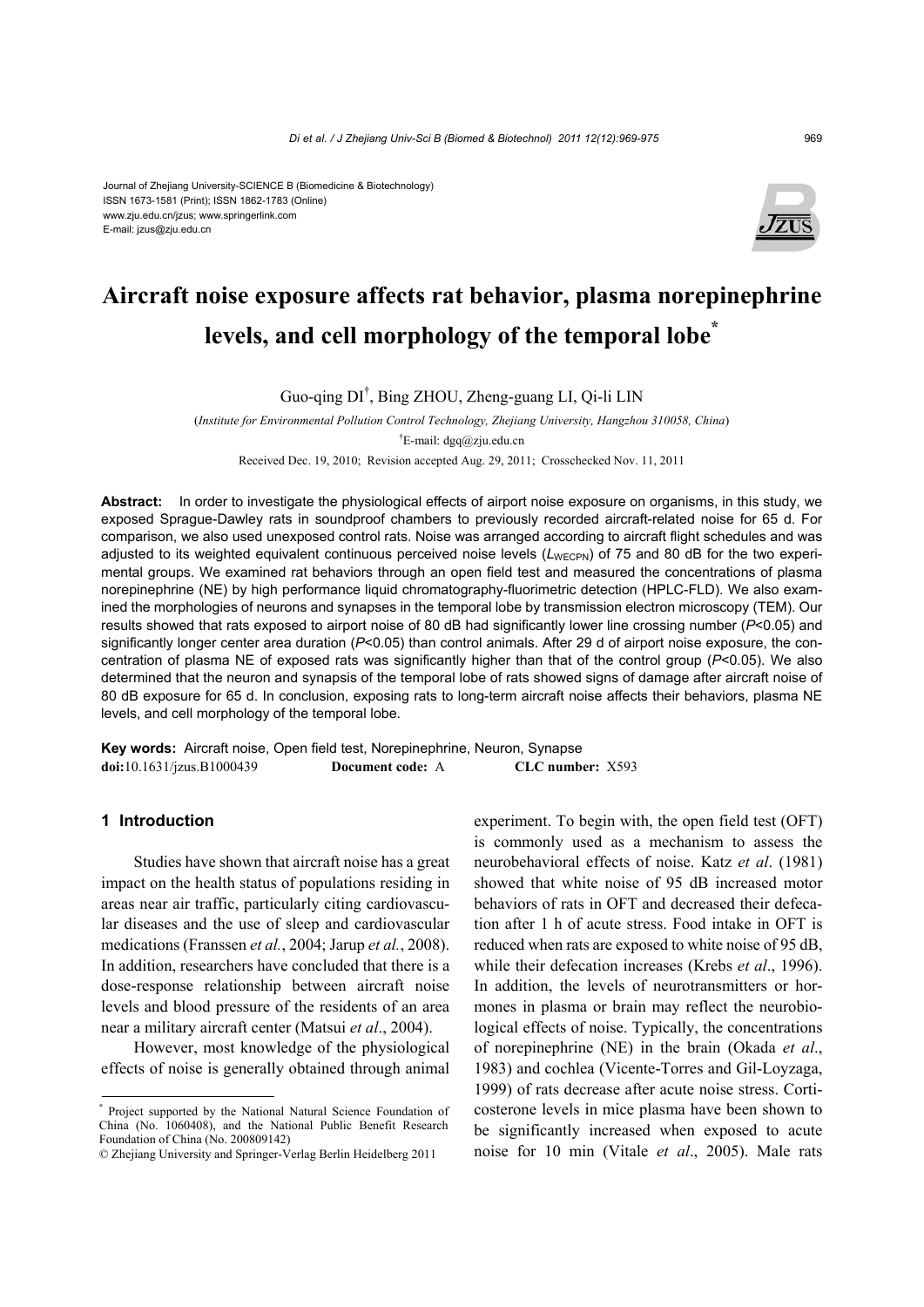exposed to broadband white noise of 100 dB have been shown to have a significantly increased level of NE in the brain and corticosterone in plasma (Samson *et al*., 2007). Furthermore, observing the morphological changes in neuronal cells can assess the effects of noise. Outer hair cell apoptosis has been observed in the cochlea of chinchilla after intense impulse noise exposure (Hu *et al*., 2002). In addition, continuous noise stress has been shown to affect both degeneration of epithelial cells and apoptosis of stromal cells in the brain of pig (Akdogan *et al*., 2009). We have not found any studies indicating that noise exposure induces morphological damage in the temporal lobe, the lobe related to perception and memory (Suzuki and Baxter, 2009).

None of the aforementioned studies studied airport noise. Broadband white noise was diffusely applied in previous experimental studies to examine the physiological effects of noise. However, it is important to note that white noise in normal environment is almost non-existent. In China, the aircraftrelated weighted equivalent continuous perceived noise level  $(L_{\text{WECPN}})$  in many residential areas around airports overstepped the 75 dB limit stipulated by the "Standard of Aircraft Noise for Environment around Airport" policy. In this study, we thus sampled actual aircraft noise and played it back to laboratory rats. We then systematically studied their behaviors, plasma NE levels, and cell morphology of the temporal lobe.

## **2 Materials and methods**

When airplanes took off at Xiaoshan International Airport (Hangzhou, China), the related noise was recorded using an LDS four-channel dynamic signal analyzer (Photon II, Royston, England), which was stationed on the roof of a nearby residential building (about 100 m vertical distance from the runway). According to the aircrafts' 24-h flight schedule and airplane type sampled, the intensity of noise was adjusted by a power amplifier (Nor280, Norsonic, Lierskogen, Norway) and played through a dodecahedron non-directional sound source (Nor270, Norsonic, Lierskogen, Norway). The sound absorber and insulation device were optimally assembled so that the  $L_{\text{WECPN}}$  values of the experimental groups I (EG-I) and II (EG-II) were  $(75\pm1.0)$  dB (equivalent

continuous A-weighted sound pressure level  $(L_{Aeq})$ = 65.3 dB) and  $(80\pm1.0)$  dB  $(L_{Aeq}=70.3$  dB), respectively. In addition, the laboratory was customized to better control acoustics, as the doors were soundproofed, and the vents were installed with mufflers so that background noise was no more than 40 dBA, the highest sound intensity heard by our control group (CG). We measured the intensity of noise exposure with a sound level meter (AWA6291, Hangzhou, China), which was sound calibrated by a loudspeaker before measurement.

Fifty male Sprague-Dawley rats (six weeks old, weighing  $(150\pm20)$  g) were purchased from the Experimental Animal Center of Zhejiang University, and were randomly divided into three groups: CG (*n*=10), EG-I (*n*=20), and EG-II (*n*=20). Rats were housed five per cage and maintained in temperaturecontrolled ((21 $\pm$ 3) °C) rooms with cycles of 12 h of light and 12 h of dark (light on at 8:00 a.m. daily), and allowed free access to water and food. Rats were marked on their fur with picric acid to distinguish individuals. Prior to the experiments, rats were allowed to adapt to the laboratory environment for three days. After this time, aircraft noises were played daily for the animals in groups EG-I and EG-II, whereas the CG was not exposed. OFT and blood collection for neurotransmitter determination were simultaneously conducted at 17:00 on Days 1, 8, 15, 22, 29, and 36 after initial noise exposure (blood collection excluded on Day 36). For OFT, data were collected on the same rats from each group: CG  $(n=5)$ , EG-I  $(n=10)$ , and EG-II  $(n=10)$ . The remaining rats, with corresponding sample sizes of groups, were used for blood collection studies. For investigating long-term effects of airport noise, after 65 d of continuous (excepting time for OFT/blood collection) noise exposure, four rats each were randomly selected from CG and EG-II, respectively, for additional neuronal morphology studies. Animal breeding and experiments were performed in line with the "Quality Management Approach to Laboratory Animals," and all efforts were made to minimize the number of animals used and their suffering.

The size of open field was 100 cm×100 cm× 50 cm, and its bottom divided into 25 grids (20 cm× 20 cm) by white lines. We termed the nine girds located in the center of the open field as "center area." The open field was located in a  $2.0 \text{ m} \times 2.0 \text{ m}$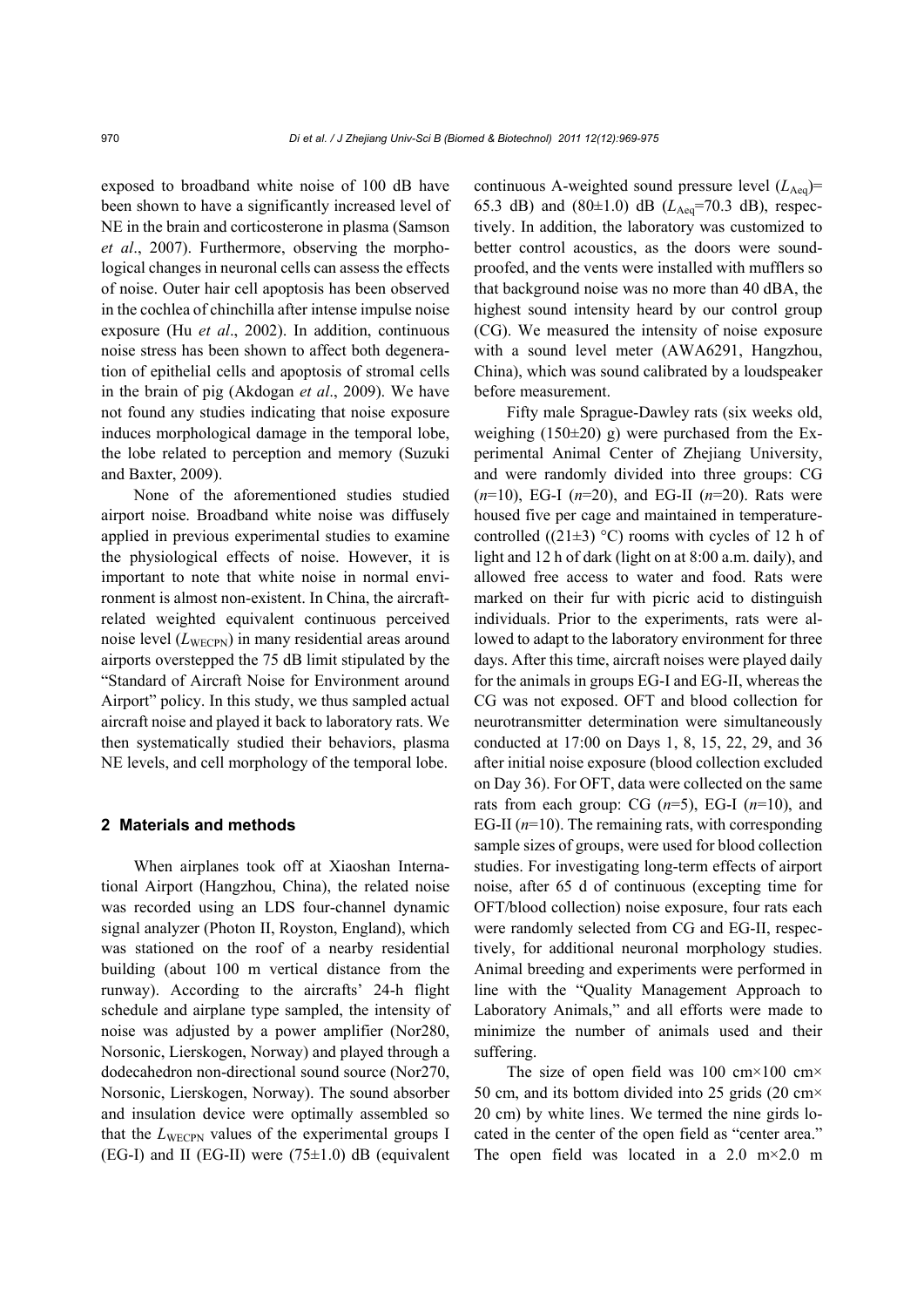audiometric cabin and lit by a 15-watt red lamp for background lighting. We handled the rats by the base of their tails, carried them to the center of the open field, and allowed them to explore the apparatus for 5 min. The behaviors of the rats were tracked and recorded by the camera fixed above the apparatus. The behaviors we measured included line crossing number and center area duration.

In order to assess neurotransmitters in each group, we sampled venous blood (1.0 ml) from the orbital vein. Blood was transferred into 1.5 ml boilproof microtubes (Axygen, USA) for 10 min of quiescence, and then centrifuged at 4000 r/min for 10 min at 4 °C. Next 200 μl of supernatant was extracted from each sample, to which 200 μl of 0.05 g/ml perchloric acid was added, followed by shaking the mixture. Mixtures were left at room temperature for 20 min to fully precipitate the plasma proteins, and centrifuged at 10000 r/min for 15 min. Finally, supernatants were filtered with 0.45 μm membrane filters, and high performance liquid chromatographyfluorimetric detection (HPLC-FLD) was used to measure the concentration of NE. The instrument parameters used for HPLC-FLD were as follows: column, Agilent Zorbax SB-C<sub>18</sub> column (Agilent, US); mobile phase, methanol-buffer (buffer: 0.07 mol NaH2PO4, 10 mmol sodium octanesulfonate, pH 3.5). The gradient procedure of the mobile phase was as follows: at 0 min, 10% methanol and 90% buffer; at 5 min, 10% methanol and 90% buffer; at 30 min, 60% methanol and 40% buffer (1.0 ml/min of flow rate, 20 μl of injection volume, 35.0 °C of column temperature, 280 nm of fluorescence excitation wavelength, and 315 nm of emission wavelength). Under these conditions, various substances in plasma were completely separated so that no interference to determination of the targets is experienced.

After being exposed to aircraft noise for 65 d, four rats were randomly selected from the CG and EG-II groups (two per group). We then examined the neuronal and synaptic morphologies of the temporal lobe by transmission electron microscopy (TEM). Rats were anesthetized by administration of an overdose of sodium pentobarbital and then perfused with glutaraldehyde transcardially. The temporal lobe was localized by digital brain stereotaxic instrument (ZH-LanXing B/S, Huaibei, China) with a soft-type cranial drill. After perfusion for about 1 h, rats were decapitated and the whole brain was stripped and rapidly fixed in glutaraldehyde. After fixation for 24 h, the temporal lobes were removed, cut into thin slices, and fixed in glutaraldehyde for 3 d. Slices were then washed with phosphate buffered saline (PBS), fixed with 0.01 g/ml osmium tetroxide, stained with 0.02 g/ml aqueous solution of uranyl acetate, dehydrated with different concentrations of alcohol and acetone gradient, penetrated and embedded with embedding medium, aggregated in the oven, and finally cut into ultra-thin slices. These slices were then stained with 0.04 g/ml uranyl acetate and citrate, and observed by TEM (Philips Tecnai 10, the Netherlands).

## **3 Results**

All data from OFT and HPLC-FLD are expressed as mean±standard error of the mean (SEM). Differences between means for unpaired samples were tested by one-way analysis of variance (ANOVA) using SPSS Version 16 software. The criterion for significance was *P*<0.05.

## **3.1 Open field test**

Line crossing number and center area duration were obtained by three individuals working independently, and their mean values were adopted as the final results of OFT.

The line crossing number in OFT is shown in Fig. 1a, with no significant difference between CG and EG-I over the duration of the experiment. Nevertheless, the line crossing number of EG-II after 8 d of airport noise exposure was significantly less than that of CG  $(P<0.05)$ . From Fig. 1a, two conclusions can be drawn: long-term exposure to aircraft noise below *L*<sub>WECPN</sub> of 75 dB has no significant impact on the line crossing number of rats, while  $L_{\text{WECPN}}$  of aircraft noise reaching 80 dB is likely to have an impact on line crossing number in rats.

The result of center area duration in OFT showed that the center area durations of CG and EG-I in OFT are almost unchanged, but the center area duration of EG-II is significantly longer than that of CG (*P*<0.05) after the 8 d of noise exposure (Fig. 1b). On other days, center area duration among the three groups showed no significant difference (*P*>0.05).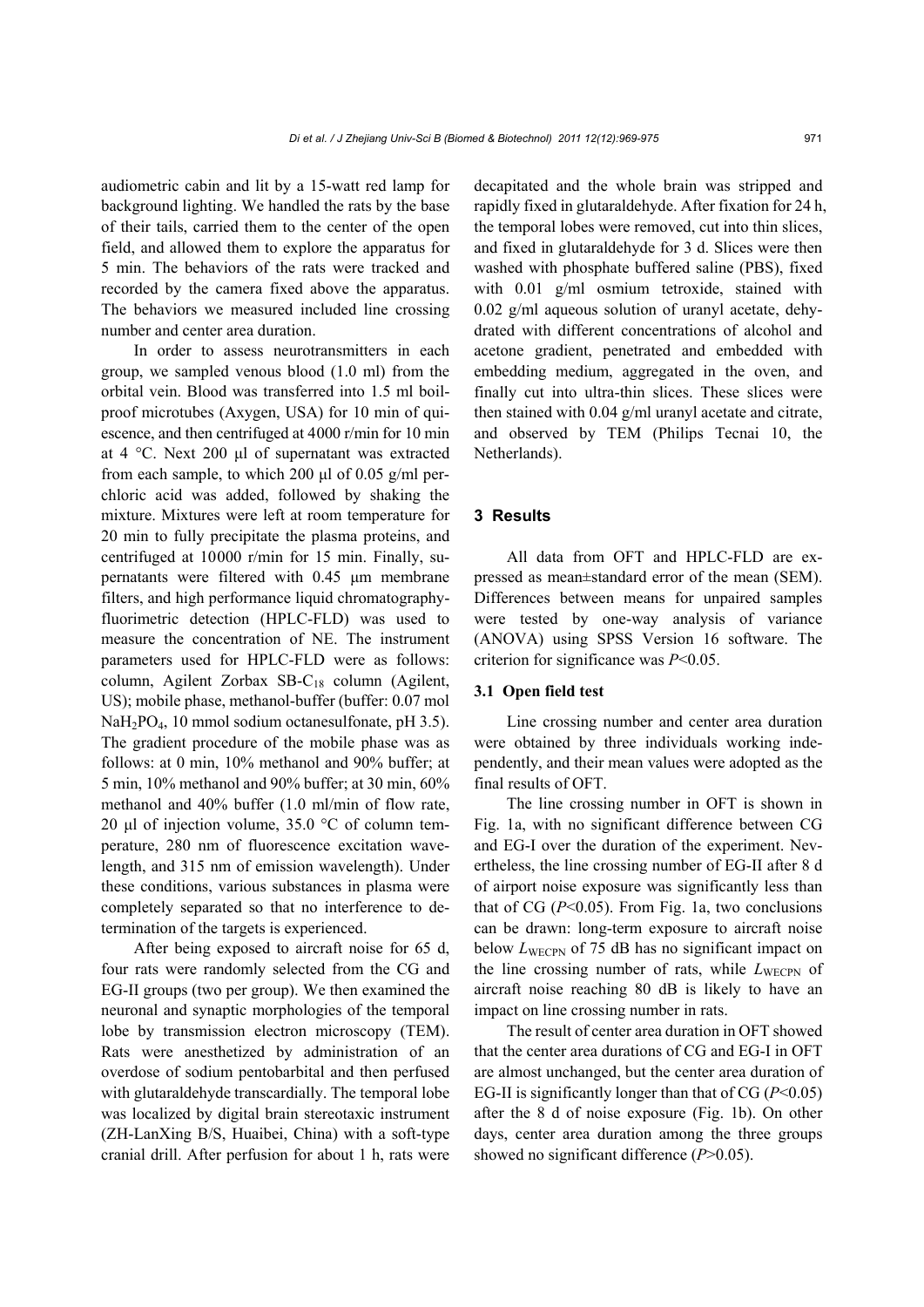

**Fig. 1 Line crossing number (a) and center area duration (b) in OFT** 

There were ten rats in each of EG-I and EG-II and five rats in CG. Data are expressed as mean±SEM.  $* P< 0.05$ , compared with the CG (ANOVA)

### **3.2 Levels of plasma NE**

Fig. 2 shows the relationship between the exposure duration of rats to different intensities of aircraft noise and the average concentration of plasma NE measured. We found that there was no significant difference in NE levels between EG-I and CG over the period of the noise exposure.



**Fig. 2 Relationship between NE concentration and noise exposure duration** 

There were ten rats in each of EG-I and EG-II and five rats in CG. Data are expressed as mean±SEM.  $* P< 0.05$ , compared with the CG (ANOVA)

Nevertheless, on the 29th day of noise exposure, the levels of plasma NE between CG and EG-II showed significant difference (*P*<0.05). By analyzing these results we found that aircraft noise below *L*WECPN of 75 dB has no significant impact on the plasma NE of rats. Besides, *L*WECPN of aircraft noise reaching 80 dB is likely to have a negative effect on NE levels under long-term exposure. Therefore, we have known that the intensity of aircraft noise and the duration of aircraft noise exposure are controlling factors to the level of NE in plasma of rats.

## **3.3 Temporal lobe cell morphology**

We observed the neuronal and synaptic morphologies of the temporal lobes from TEM and the representative pictures are shown in Fig. 3. In our experiments, neuronal and synaptic damages were observed in the temporal lobe of EG-II rats, but no damage was seen in the CG.

#### **4 Discussion**

#### **4.1 Open field test**

In our study, line crossing is defined as that rats breach the lattices at the bottom of the open field when they are moving during the test and the number of line crossing reflects animals' horizontal mobility, exploration, and anxiety (Walsh and Cummins, 1976). First and foremost, previous studies have shown that motor behaviors of rats in OFT increased after 1 h of acute stress by white noise of 95 dB (Katz *et al*., 1981). However, in our test, rats of EG-I and EG-II showed no significant difference in line crossing compared with CG after 1 d of noise exposure, which means acute effects of noise exposure were not evident in our experiment. It may be that noise intensity below  $L_{\text{WECPN}}$  of 80 dB is "moderate" to rats. In addition, after suffering airport noise exposure for 8 d, rats of EG-II showed that the line crossing number decreased, which means horizontal mobility and exploration ability of the rat decreased and some anxiety appeared (Walsh and Cummins, 1976). However, Pan *et al*. (2006) found that two weeks' noise stress (2 h/d, 85 dB) increased square crossing and vertical movement, which is in contrast to our results. There are a number of possible explanations. First, the intensity of noise is an important factor. Second, the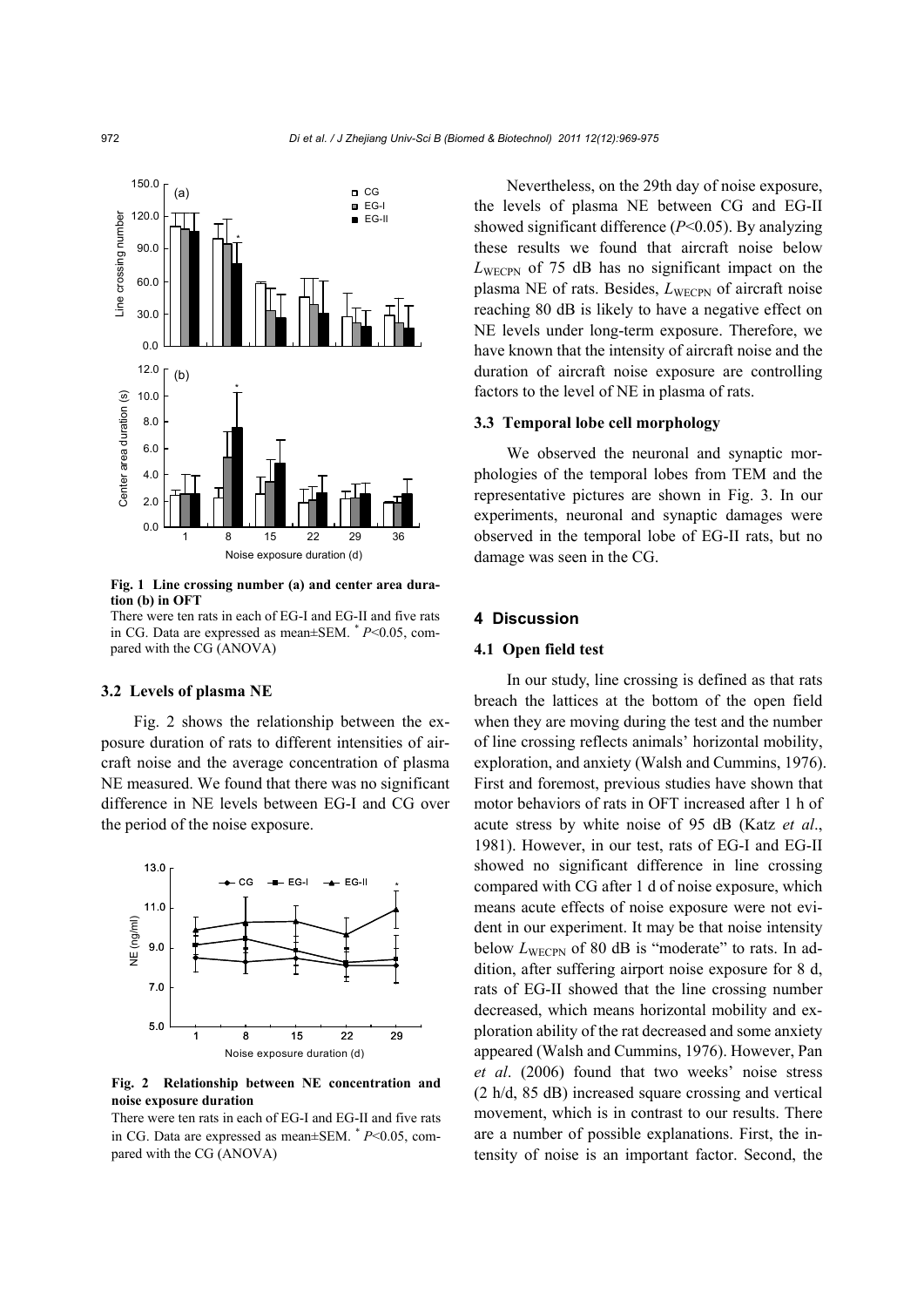

**Fig. 3 Neuronal and synaptic morphologies of the temporal lobe of rats** 

(a) The nuclei (N) in the neurons of the temporal lobe of the CG were oval and their membrane structure was clear, yet mitochondria (M), rough endoplasmic reticula, and other organelles could be seen in cytoplasm, and their distribution was uniform and morphologically normal; (b) The nuclei (N) of neurons in the temporal lobe of EG-II were irregular-shaped, the nuclear membrane was deep-stained and its structure vague, chromatin accumulated along the edge, and cytoplasm was condensed; (c) The synaptic cleft of the temporal lobe area of the CG was clear, and mitochondria and synaptic vesicles were in the synaptic precursor; (d) The synaptic cleft of the temporal lobe area of the EG-II was vague, their chromatin aggregated, and their synaptic vesicles were unclear

duration of daily noise exposure cannot be ignored because, in our test aircraft, noise was exposed throughout the day. Third, the neurobehavioral effect of continuous white noise is different from that of intermittent aircraft noise (Hou, 2002). Last but not least, from Fig. 1a, we also know that line crossing of rats was not significantly different between CG and EG-II except on the 8th day. The reason is that behaviors of rats manifest itself differently depending on the duration of stress (Silveira *et al*., 2000). Conrad *et al*. (1999) have also shown that behaviors of rats turned from an excited state to inhibitory state under prolonged stress. Another reason may be that the mechanisms of resistance and/or adaptability are generated after longer-term noise stress.

In our study, center area duration is defined as latency of the rats before leaving the center area, which is measured by anxiety-like behavior. As is known, high center area duration indicates high anxiety levels (Walsh and Cummins, 1976). Thus, the emotions of rats in EG-II altered to anxiety after 8 d of noise exposure. The results of center area duration on other days suggest that the effect of aircraft noise on anxiety is not permanent. This conclusion is also in line with the line crossing results.

### **4.2 Levels of plasma NE**

Epinephrine, NE, and cortisol are stress hormones that are used as indicators of body stress upon noise exposure (Vaernes *et al.*, 1982; Okada *et al*., 1983; Spreng, 2000; Li *et al.*, 2009). NE plays an important role as a stress hormone in conducting and adapting to stress (Goldstein, 1981; Finlay *et al*., 1995; Murchison *et al*., 2004). Therefore, plasma NE level of EG-II increased after long-term noise exposure (29 d) in our experiment, possibly due to the cumulative effect of high intensity noise. Unfortunately, we do not know the plasma NE level of rats after 29 d of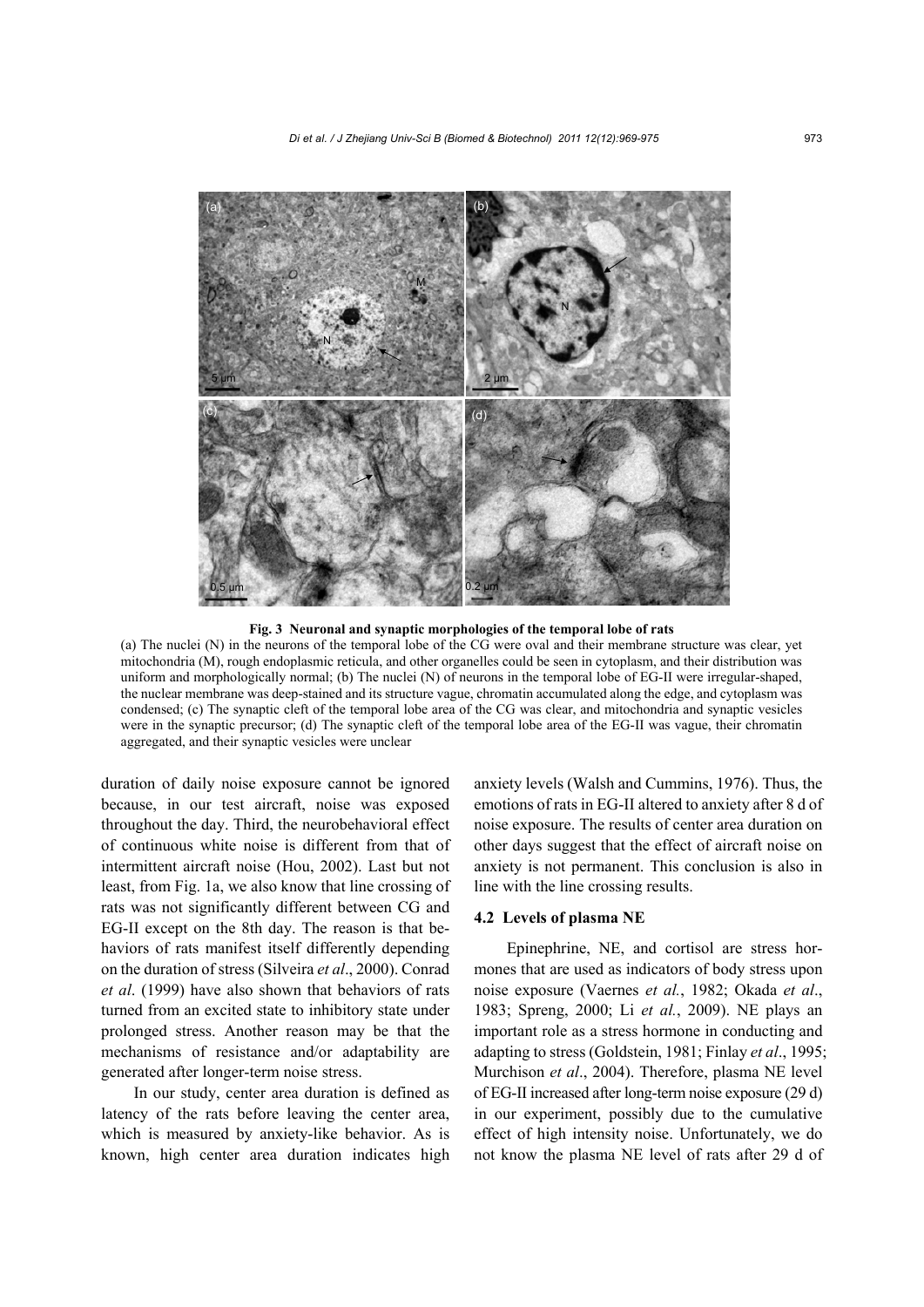noise exposure, because it is difficult to collect blood from more fierce rats.

Plasma NE is primarily secreted by the sympathetic nerve endings of the heart, blood vessels, and adrenal medulla, and is controlled by the sympathetic nervous system (Esler *et al*., 1990). Plasma NE levels reflect the excitability of the peripheral sympathetic system (Lake *et al*., 1981; Raskind *et al*., 1984). Due to aircraft noise exposure in our experiments, the levels of NE in rat plasma increased, indicating that aircraft noise stimulates sympathetic excitement of the adrenal medulla system.

Several studies have shown that trait anxiety is significantly associated with increased NE concentration in blood plasma. Individuals with higher plasma NE concentrations also have more severe anxiety symptoms and the concentrations of plasma NE of patients with anxiety disorders are drastically higher than those of healthy individuals (Yasunari *et al*., 2006). We conclude that high intensity aircraft noise exposure may similarly induce anxiety symptoms in rats. Further, patients with hypertension have also been found to have higher plasma NE concentrations (Makino *et al*., 2006). In addition, epidemiological investigations have pointed out that the incidences of heart disease and hypertension are directly related to aircraft noise exposure (Knipschild, 1977; Franssen *et al.*, 2004). Our results partly provide pathological evidence supporting this epidemiological research.

## **4.3 Temporal lobe cell morphology**

Previous studies have shown that necrosis and apoptosis of neurons occur when the body is subject to physical, chemical, or severe pathological stimulation (Bonfoco *et al*., 1995). For this reason, we consider that the long-term noise stress in rats resulted in the lesions in temporal lobe neurons and synapses of EG-II.

In the central nervous system (CNS), the temporal lobe areas are closely related to perception and memory (Baxter, 2009). Therefore, when neurons of the temporal lobe are damaged, a variety of mental disorders are likely to occur, such as cognitive decline, memory reduction, or subjective emotional instability (Hugdahl *et al*., 2009). When synaptic morphology changes, the related functions of the brain and CNS change accordingly, further leading to changes in

behavior (de Bartolomeis and Fiore, 2004). The results of our experiments are consistent with changes in rat behavior due to long-term exposure of aircraft noise.

## **5 Conclusions**

In conclusion, exposing rats to long-term aircraft noise affects their behavior, specifically in the form of inhibiting mobility and increasing anxiety. Our data indicate that plasma NE levels of rats increase as a result of aircraft noise exposure. Furthermore, our findings indicate that aircraft noise exposure leads to damages of neuronal and synaptic structures of the temporal lobe in rats. Nevertheless, additional studies are necessary to further investigate the mechanisms involved.

## **Acknowledgements**

We sincerely thank Dr. Jian SHI (Department of Neurosurgery, the Second Affiliated Hospital, School of Medicine, Zhejiang University, China) for the help on dissecting the rats, and Dr. Xin-hang JIANG (College of Life Sciences, Zhejiang University, China) for the help on measuring the concentrations of NE in this study.

#### **References**

- Akdogan, O., Selcuk, A., Take, G., Erdoğan, D., Dere, H., 2009. Continuous or intermittent noise exposure, does it cause vestibular damage? An experimental study. *Auris Nasus Larynx*, **36**(1):2-6. [doi:10.1016/j.anl.2008.03.003]
- Baxter, M.G., 2009. Involvement of medial temporal lobe structures in memory and perception. *Neuron*, **61**(5): 667-677. [doi:10.1016/j.neuron.2009.02.007]
- Bonfoco, E., Krainc, D., Ankarcrona, M., Nicotera, P., Lipton, S.A., 1995. Apoptosis and necrosis: two distinct events induced, respectively, by mild and intense insults with *N*-methyl-D-aspartate or nitric oxide/superoxide in cortical cell cultures. *PNAS*, **92**(16):7162-7166. [doi:10.1073/ pnas.92.16.7162]
- Conrad, C.D., Magariños, A.M., LeDoux, J.E., McEwen, B.S., 1999. Repeated restraint stress facilitates fear conditioning independently of causing hippocampal CA3 dendritic atrophy. *Behav. Neurosci.*, **113**(5):902-913. [doi:10.1037/ 0735-7044.113.5.902]
- de Bartolomeis, A., Fiore, G., 2004. Postsynaptic density scaffolding proteins at excitatory synapse and disorders of synaptic plasticity: implications for human behavior